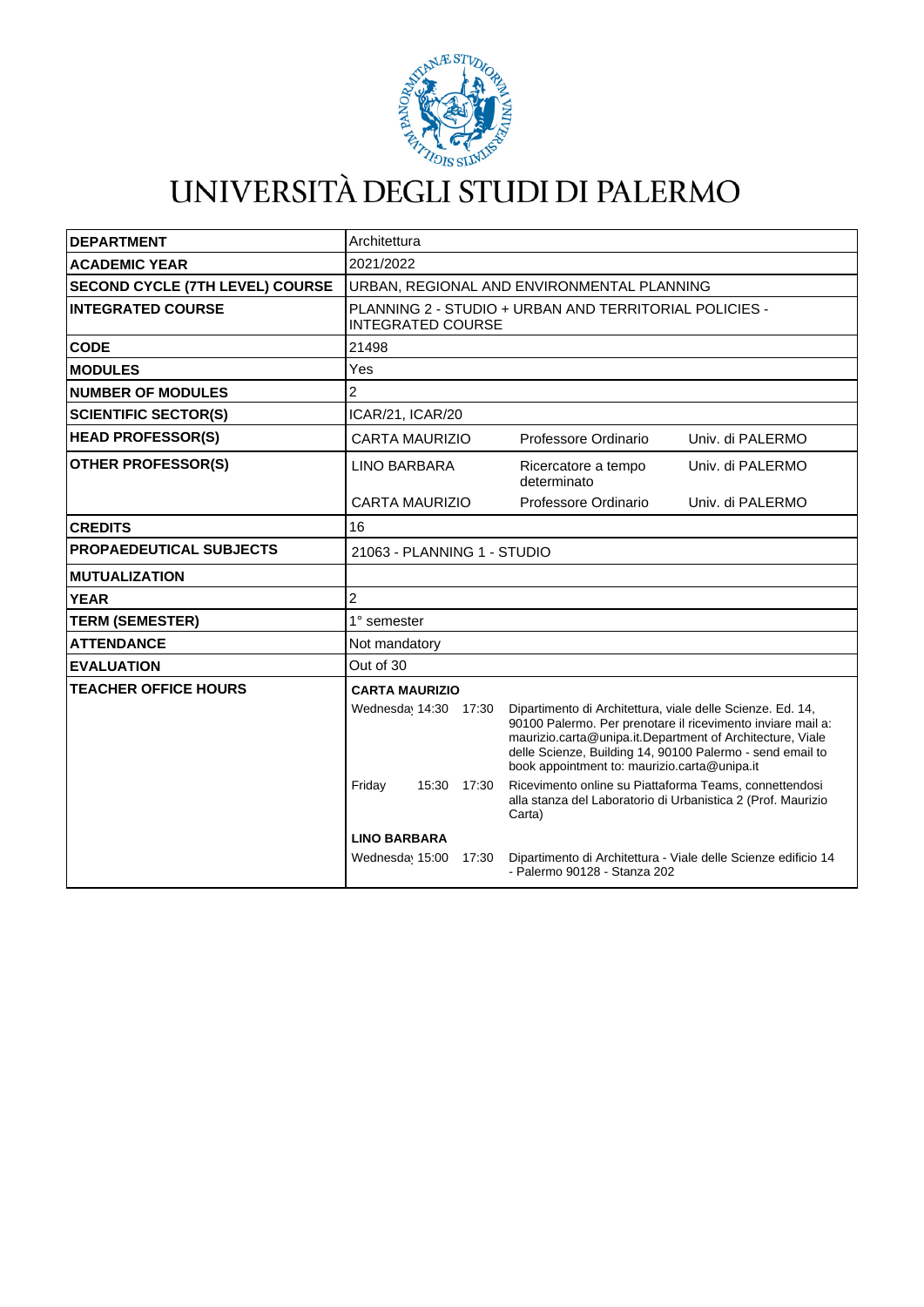## **DOCENTE:** Prof. MAURIZIO CARTA

| <b>PREREQUISITES</b>      | Knowledge of established methods and instruments of urban and regional<br>analysis (i.e. functional analysis, structural analysis, analysis of socio-economic<br>contexts), knowledge of the contents of the main general and sector planning<br>instruments (i.e. masterplans, landscape plans, strategic plans) and knowledge<br>of the main tools for urban and territorial policies.                                                                                                                                                                                                                                                                                                                                                                                                                                                                                                                                                                                                                                                                                                                                                                                                                                                                                                                                                                                                                                                                                                                                                                                                                                                                                                                                                                                                                                                                                                                                                                                                                                                                                                                                                                                                                                                                                                                                                                                                                                                                                                                                                                                                                                                                                                                                                                                                                                                                                                                                                                                                                                                                                                                                                                                                                                                                                                                                                                                                                                                                                                                                                                                                                                                                                                                                                                                                                                                                                                                                                                                            |
|---------------------------|-------------------------------------------------------------------------------------------------------------------------------------------------------------------------------------------------------------------------------------------------------------------------------------------------------------------------------------------------------------------------------------------------------------------------------------------------------------------------------------------------------------------------------------------------------------------------------------------------------------------------------------------------------------------------------------------------------------------------------------------------------------------------------------------------------------------------------------------------------------------------------------------------------------------------------------------------------------------------------------------------------------------------------------------------------------------------------------------------------------------------------------------------------------------------------------------------------------------------------------------------------------------------------------------------------------------------------------------------------------------------------------------------------------------------------------------------------------------------------------------------------------------------------------------------------------------------------------------------------------------------------------------------------------------------------------------------------------------------------------------------------------------------------------------------------------------------------------------------------------------------------------------------------------------------------------------------------------------------------------------------------------------------------------------------------------------------------------------------------------------------------------------------------------------------------------------------------------------------------------------------------------------------------------------------------------------------------------------------------------------------------------------------------------------------------------------------------------------------------------------------------------------------------------------------------------------------------------------------------------------------------------------------------------------------------------------------------------------------------------------------------------------------------------------------------------------------------------------------------------------------------------------------------------------------------------------------------------------------------------------------------------------------------------------------------------------------------------------------------------------------------------------------------------------------------------------------------------------------------------------------------------------------------------------------------------------------------------------------------------------------------------------------------------------------------------------------------------------------------------------------------------------------------------------------------------------------------------------------------------------------------------------------------------------------------------------------------------------------------------------------------------------------------------------------------------------------------------------------------------------------------------------------------------------------------------------------------------------------------------|
| <b>LEARNING OUTCOMES</b>  | Knowledge and Comprehension Abilities The course aims to provide students<br>with methods of analysis and interpretation of the metropolitan cities and the<br>wide area settlemets and urban and regional planning tools in order to<br>strengthen his knowledge and understanding of how to plan the evolution of the<br>physical space, and its environmental, cultural and social components thanks to<br>the application of the urban and territorial plans tools as part of an overall<br>strategic approach for the rehabilitation, development and competitiveness.<br>Students will know the main examples of best national and European practices<br>related to urban and territorial planning and consistent with the principles and<br>territorial development objectives spelled out in the national urban agenda and<br>in the European Roadmap for development in 2050. Ability to Apply Knowledge<br>and Comprehension Ability to apply the knowledge gained through the historical-<br>critical study of good practices, the comparison of case studies, analysis of the<br>state of art and experimentation conducted through exercises to be performed in<br>the classroom and on the field. The student will acquire the ability to analyse<br>and describe the various territories through appropriate graphical languages of<br>the discipline, to detect the resources and the criticality factors, to measure and<br>size the quantitative and qualitative data. The student will acquire the ability to<br>read, analyse, interpret and apply the urban and regional planning instruments.<br>The student through the laboratory will develop application capabilities and<br>methods for the preparation of a metropolitan area plan that includes the work<br>on the physical, social and economic dimensions and on the dimension of<br>policies and strategies. Judgement Autonomy The student will acquire the<br>ability to recognize, interpret and evaluate different scenarios for different levels<br>of spatial planning and the different policy field, as well as ability to anticipate<br>development scenarios projected into the future starting from resources and<br>problems, and from the needs expressed by the communities living in the<br>territory. Lastly the student will acquired ability to select the best development<br>options that meet quality, compatibility and sustainability parameters. Students<br>will acquire skills of independent judgment that will enable them to assess the<br>potential and problems of the different local contexts in order to develop<br>appropriate and effective planning strategies.<br>Communication Abilities<br>Acquisition of the national and international disciplinary lexicon and expression<br>skills through the use of specific technical language, multimedia and verbal<br>synthesis. Students will develop communication skills of their project work that<br>will have to be able to effectively and as clear as also diversified subjects<br>illustrating the results and highlighting the strategies the basis of its planning<br>experimentation. Learning Abilities The student will acquire the ability to<br>analyze the various territories and the related planning tools. Ability to acquire<br>the scientific knowledge provided through the lessons and the bibliography of<br>the course and the ability to ask themselves the interest in information about the<br>rules for territorial and urban planning disciplines to the side. The student will<br>acquire the ability to identify other channels of information, and the ability to<br>orient themselves within the scope of contemporary territorial planning debate,<br>even international. The student will be able to use the methods learned to<br>identify appropriate solutions with respect to specific issues and in different<br>regional contexts than those covered by the exercise. |
| <b>ASSESSMENT METHODS</b> | Presentation of a plan for a metropolitan area and / or wide area and public<br>discussion. Evaluation criteria The candidate must expose and argument the<br>project done during the course, referring to the contents of the lectures and the<br>recommended texts. Evaluation criteria The candidate must expose and<br>argument the project done during the course, referring to the contents of the<br>lectures and the recommended texts of Territorial Planning Studio II. Final<br>assessment aims to evaluate whether the student has acquired knowledge and<br>understanding of the topics, and has acquired urban and territorial planning<br>competence and autonomy in dealing with concrete cases. The lowest<br>evaluation grade will be achieved when the student shows knowledge and<br>understanding of the topics and minimum application capabilities to the case<br>study (ability to analyse, interpret and represent the city; to analyse and assess<br>the socio-economic data; to design and comment on the plan required); it will<br>also have presentation skills and argumentative as to allow the transmission of<br>his urban and territorial planning skills to the examiner. Below that threshold, the<br>student will not be able to pass the examination. The evaluation will be<br>progressively more positive as the examinee with its argumentative and<br>presentation skills will be able to interact with the examiner showing the full<br>acquisition of methods and techniques acquired in urban and territorial planning<br>field, and the more his knowledge and planning skills will demonstrate the                                                                                                                                                                                                                                                                                                                                                                                                                                                                                                                                                                                                                                                                                                                                                                                                                                                                                                                                                                                                                                                                                                                                                                                                                                                                                                                                                                                                                                                                                                                                                                                                                                                                                                                                                                                                                                                                                                                                                                                                                                                                                                                                                                                                                                                                                                                                  |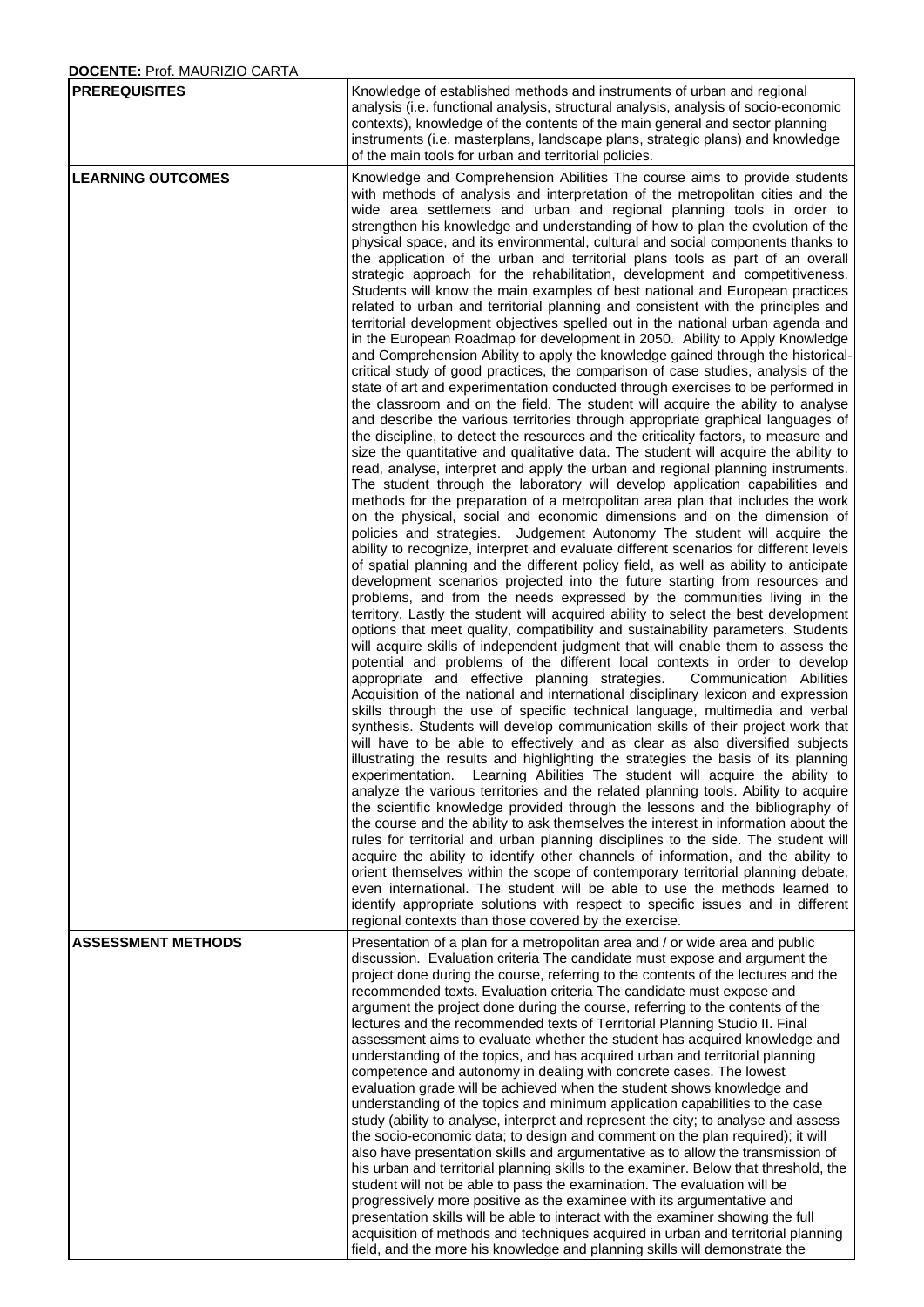|                         | acquisition of methods and techniques of urban and territorial planning. The<br>highest rating is achieved if the student shows to possess excellent knowledge<br>of the topics, excellent properties of language, good design skills, and if the<br>student is able to apply the competences acquired also for other cases of<br>application. The evaluation grades range is comprised between 18 and 30,<br>according to the following criteria: Excellent $(30 - 30 e \cdot 100e)$ : Excellent<br>knowledge of the subjects studied in the course, excellent language skills, good<br>analytical and interpretative capacity; the student has excellent design skills, has<br>graphic and ideogrammatic abilities. Very good (26-29): Good mastery of the<br>subjects studied in the course, very good language skills; the student has good<br>design skills, has graphic and ideogrammatic abilities. Good (24-25): Knowledge<br>of the main subjects studied in the course, good language skills; the student<br>shows a limited ability in urban design, has limited graphic and ideogrammatic<br>abilities. Average (21-23): Basic knowledge of some subjects studied in the<br>course, adequate language skills; poor ability in urban design, limited graphic<br>and ideogrammatic abilities. Pass (18-20): Minimal knowledge of some subjects<br>studied in the course and of the technical language; very poor or inexistent<br>ability in urban and territorial planning and in graphic and ideogrammatic<br>representation. Fail: The student does not have an acceptable knowledge of the<br>subjects studied in Territorial Planning Studio II. |
|-------------------------|-----------------------------------------------------------------------------------------------------------------------------------------------------------------------------------------------------------------------------------------------------------------------------------------------------------------------------------------------------------------------------------------------------------------------------------------------------------------------------------------------------------------------------------------------------------------------------------------------------------------------------------------------------------------------------------------------------------------------------------------------------------------------------------------------------------------------------------------------------------------------------------------------------------------------------------------------------------------------------------------------------------------------------------------------------------------------------------------------------------------------------------------------------------------------------------------------------------------------------------------------------------------------------------------------------------------------------------------------------------------------------------------------------------------------------------------------------------------------------------------------------------------------------------------------------------------------------------------------------------------------------------------------------------------|
| <b>TEACHING METHODS</b> | Lectures, Practical training and design workshops, Seminars, Surveys &<br>Inspections                                                                                                                                                                                                                                                                                                                                                                                                                                                                                                                                                                                                                                                                                                                                                                                                                                                                                                                                                                                                                                                                                                                                                                                                                                                                                                                                                                                                                                                                                                                                                                           |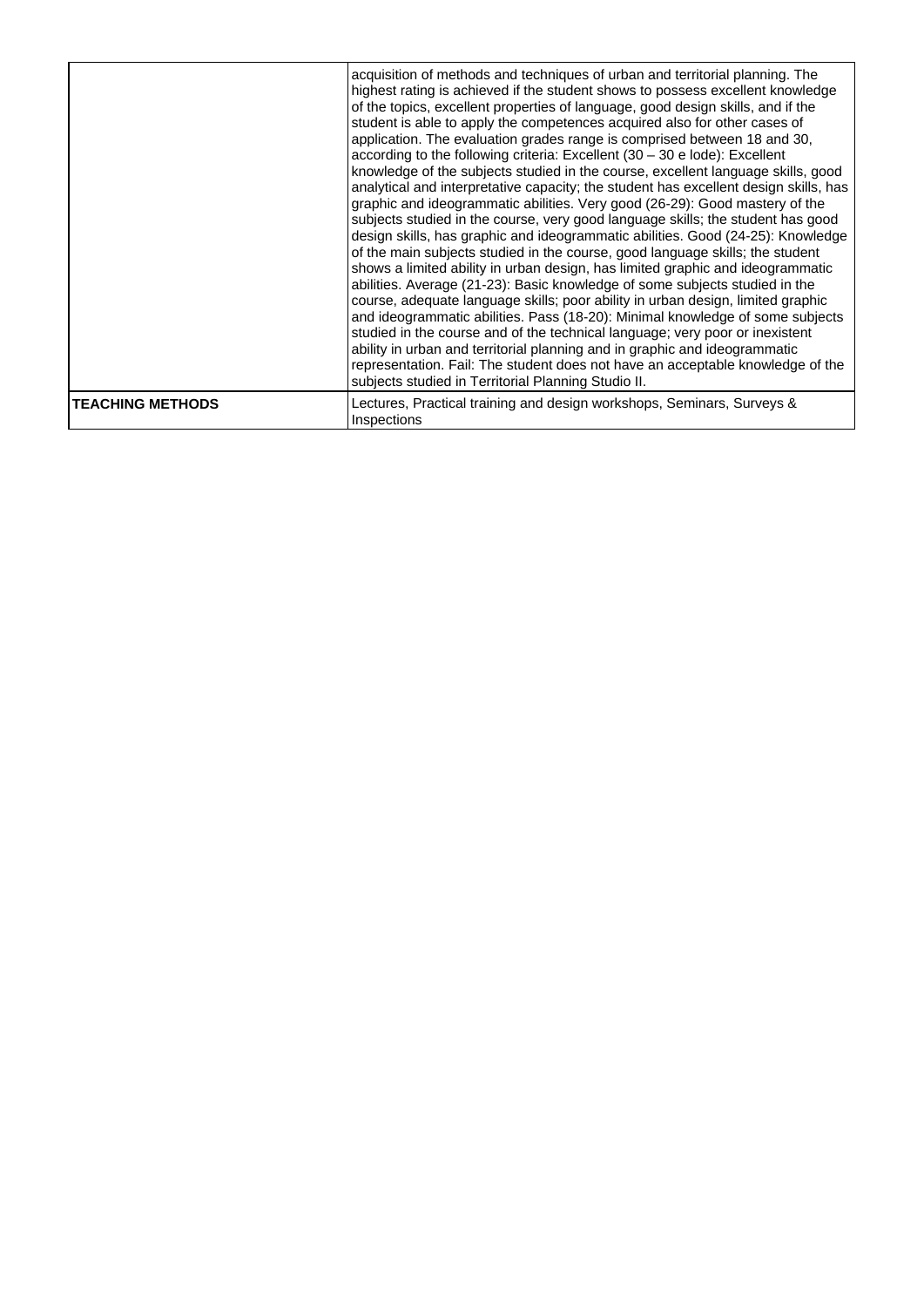# **MODULE PLANNING 2 - STUDIO**

#### Prof. MAURIZIO CARTA

### **SUGGESTED BIBLIOGRAPHY**

Carta M., Città aumentate. Dieci gesti-barriera per il futuro, Trento, Il Margine, 2021, ISBN 9791259820075 Carta M., Perbellini M. and Lara-Hernandez J.A. (eds.) Resilient Communities and the Peccioli Charter: Towards the possibility of an Italian Charter for Resilient Communities. Volume di Approfondimento del Catalogo del Padiglione Italia alla

XVII Biennale di Architettura di Venezia, Springer, 2021. Carta M., Contato A., Orlando M. (a cura di), Pianificare l'innovazione locale. Strategie e progetti per lo sviluppo locale

creativo: l'esperienza del SicaniLab, Milano, FrancoAngeli, 2017, ISBN 9788891743114 Carta M., Reimagining Urbanism, Trento-Barcelona, List, 2013, ISBN 8895623754

#### Dispensa didattica

Il corso prevede una dispensa didattica che raccoglie le note introduttive sul corso modulare, il programma delle lezioni, la sintesi degli argomenti affrontati nell'ambito delle lezioni frontali con i principali riferimenti bibliografici di approfondimento, le note metodologiche sulle lezioni con didattica sperimentale assistita.

The course includes a didactic manual that collects the introductory notes, the program of lectures, the synthesis of the issues discussed in the lectures with the main references for further study, the methodological notes on the exercises.

| <b>AMBIT</b>                  | 150455-Urbanistica e pianificazione |
|-------------------------------|-------------------------------------|
| <b>INDIVIDUAL STUDY (Hrs)</b> | 130                                 |
| <b>COURSE ACTIVITY (Hrs)</b>  | 120                                 |
|                               |                                     |

## **EDUCATIONAL OBJECTIVES OF THE MODULE**

The educational objective of the Laboratory of Urban and Land Planning II, integrated with the Urban and Territorial Policies module, is to provide students the ability to plan the city and the territory through the interpretation of the structural components, of hierarchies and relations of metropolitan and urban-rural settlement systems, in order to plan sustainable development through appropriate methods and tools to metropolitan scenarios being implemented in Italy and Sicily. The laboratory activity is aimed at testing the development planning of metropolitan settlement patterns and territorial archipelagos, the urban design of their transformations and the orientation of the urban / rural policies in terms of ecological, economic and cultural development. The student then will learn the principles, methods and techniques of the structural analysis of large area aimed at territorial planning and urban design and simulate an urban and regional planning process as part of a larger metropolitan and rur / urban polycentric and reticular strategy.

| <b>Hrs</b> | <b>Frontal teaching</b>                                                                                                                                                                                                                                                                           |
|------------|---------------------------------------------------------------------------------------------------------------------------------------------------------------------------------------------------------------------------------------------------------------------------------------------------|
| 5          | Introduction. Reimagining Territorial Planning for Resilient Communities                                                                                                                                                                                                                          |
| 10         | The new challenges of contemporary settlements: metropolitan, reticular, creative, intelligent and<br>resilient                                                                                                                                                                                   |
| 10         | New paradigms: super-metropolitan organism and territorial archipelagos                                                                                                                                                                                                                           |
| 5          | Planning in the circular society                                                                                                                                                                                                                                                                  |
| 10         | Plan and design the contemporary city: Ecological Urbanism, Smart Planning, Resilient Strategies                                                                                                                                                                                                  |
| 5          | The Post-metropolitan issue: underlying issues, operational tools and good practices                                                                                                                                                                                                              |
| 10         | Wide-area planning, internal areas and local development                                                                                                                                                                                                                                          |
| 15         | Metropolitan cities and inland areas in Italy and Sicily. Metro-Europe: examples of polycentric and<br>reticular metropolitan planning                                                                                                                                                            |
| 50         | Processing trends, the strategic agenda and Regional Territorial Plan in Sicily. Developing plans<br>and projects for the rur / urban development of resilient communities in Sicily. Projects for smart<br>and resilient cities in Sicily. Lectures with practical training and design workshop. |

# **SYLLABUS**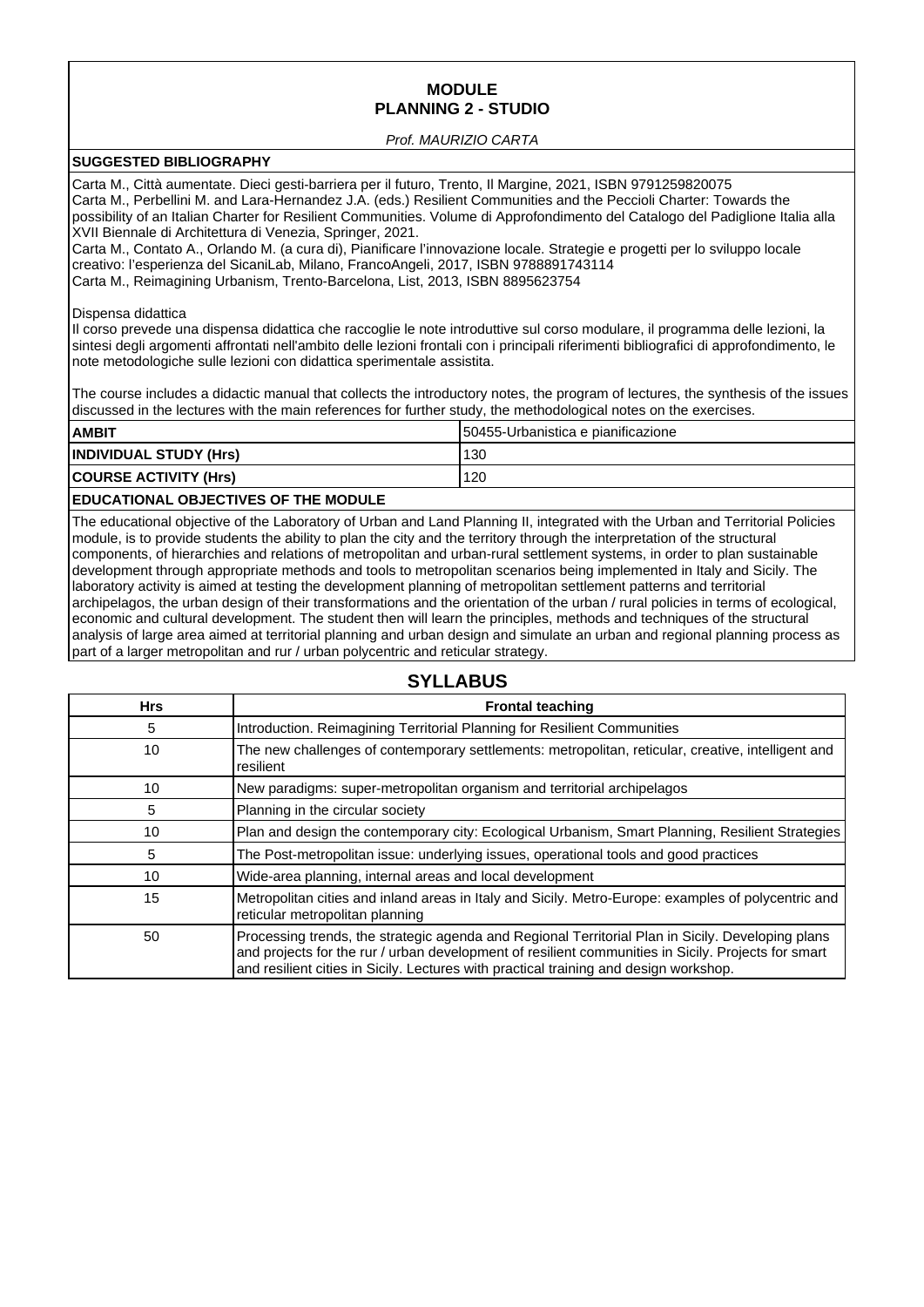## **MODULE URBAN AND TERRITORIAL POLICIES**

Prof.ssa BARBARA LINO

### **SUGGESTED BIBLIOGRAPHY**

Carta M. (2021), Città aumentate. Dieci gesti-barriera per il futuro, Il Margine, Trento. Ed. 1. ISBN 1259820076 Carta M., Contato A., Orlando M. (a cura di) (2017), Pianificare l'innovazione locale. Strategie e progetti per lo sviluppo locale creativo: l'esperienza del SicaniLab, FrancoAngeli, MILANO. ISBN 9788891743114 Carta M., Lino B., Orlando M. (2018), "Innovazione sociale e creatività. Nuovi scenari di sviluppo per il territorio sicano", in ASUR, 123. ISSN 0004-0177 Dente B. (2011), Le decisioni di Policy, Il Mulino, Bologna. ISBN 8815232427 Governa F., Janin Rivolin U., Santangelo M. (2009), La costruzione del territorio europeo, sviluppo, coesione governante, Carocci, Roma. ISBN 9788843049455.

#### Documenti e rapporti

EC (2019), Urban Portal. On line: https://ec.europa.eu/regional\_policy/en/policy/themes/urban-development/portal/ Rapporti annuali Urban@it – Centro nazionale di studi per le politiche urbane. On line: https://www.urbanit.it

#### Dispensa didattica

Il corso prevede una dispensa didattica che raccoglie le note introduttive sul corso modulare, il programma delle lezioni, la sintesi degli argomenti affrontati nell'ambito delle lezioni frontali con i principali riferimenti bibliografici di approfondimento, le note metodologiche sulle esercitazioni.

The course includes a didactic manual that collects the introductory notes, the program of lectures, the synthesis of the issues discussed in the lectures with the main references for further study, the methodological notes on the exercises.

| <b>AMBIT</b>                  | 150455-Urbanistica e pianificazione |
|-------------------------------|-------------------------------------|
| <b>INDIVIDUAL STUDY (Hrs)</b> | 102                                 |
| <b>COURSE ACTIVITY (Hrs)</b>  | 48                                  |
|                               |                                     |

### **EDUCATIONAL OBJECTIVES OF THE MODULE**

In the second year, the course presupposes previous basic knowledge of historical evolutionary features of the discipline, analytical skills on the spatial effects of the main territorial phenomena, and basic knowledge of discipline tools evolution. It also provides some of the methodological research necessary for the development of activities under the "Laboratory of Planning II". The course aims to reflect on the relationship between urban and territorial policies and planning by offering a training course oriented to the exploration of theories and experiences for the analysis of public policies and the construction of policies for the government of the territory starting from the focus of some current or emerging issues and themes in the national and international

landscape. The lessons are dedicated to topics with which the professional figures who play relevant roles in the field of planning and design of the city and the territory (planners and policy makers), are called to confront each other and the main problems related to the government of the territory with the aim of helping to define policies, methods and tools are the most appropriate for their treatment. In particular, the lessons are articulated around three main focuses: cities and spatial development in European planning; territorial policies on sustainability, land use and local development; urban and housing policies. During the lectures are stimulated moments of learning interaction in order to develop both communication skills and the student's technical language, both an

increase in critical skills and judgment. With this purpose, the course makes provision for two groups of project lessons with assisted teaching: one dedicated to policy formulation in support of the project developed in the course "PLANNING 2 - STUDIO" and a second will be devoted to a case study consistent with the issues addressed. The two groups of project lessons will be conducted by the student according to criteria and methodologies defined by the faculty and transmitted through interaction during the lessons and a special teaching manual. The subject will be proposed by the teacher in coordination with the themes and the experimentation carried out in the Planning Studio II.

| <b>Hrs</b> | <b>Frontal teaching</b>                                                                                                                                                    |
|------------|----------------------------------------------------------------------------------------------------------------------------------------------------------------------------|
| 2          | Introduction lecture (course objectives, content and methodology. Knowledge of the Group).                                                                                 |
| 2          | Definition of "Policies".                                                                                                                                                  |
| 2          | Transforming our world. Agenda 2030 for Sustainable Development (Goal 11 on sustainable<br>cities). Urban<br>Agenda for sustainable development and Urban National Agenda. |
| 2          | Policies to contain soil consumption: Guidelines for limiting, mitigating and compensating.<br>Examples of good practice. Land consumption in Italy.                       |
| 2          | Local partnerships for programs co-financed by the State and the European Commission GAC/<br>GAL and a local<br>participatory development strategy (CLLD).                 |
| 4          | The National Strategy for Inner Areas (SNAI). The case studies Terre Sicane in Sicily and<br>l Madonie.                                                                    |
| 2          | National Strategy for Green Community (SNGC).                                                                                                                              |
| 2          | <b>River Cotracts.</b>                                                                                                                                                     |

# **SYLLABUS**